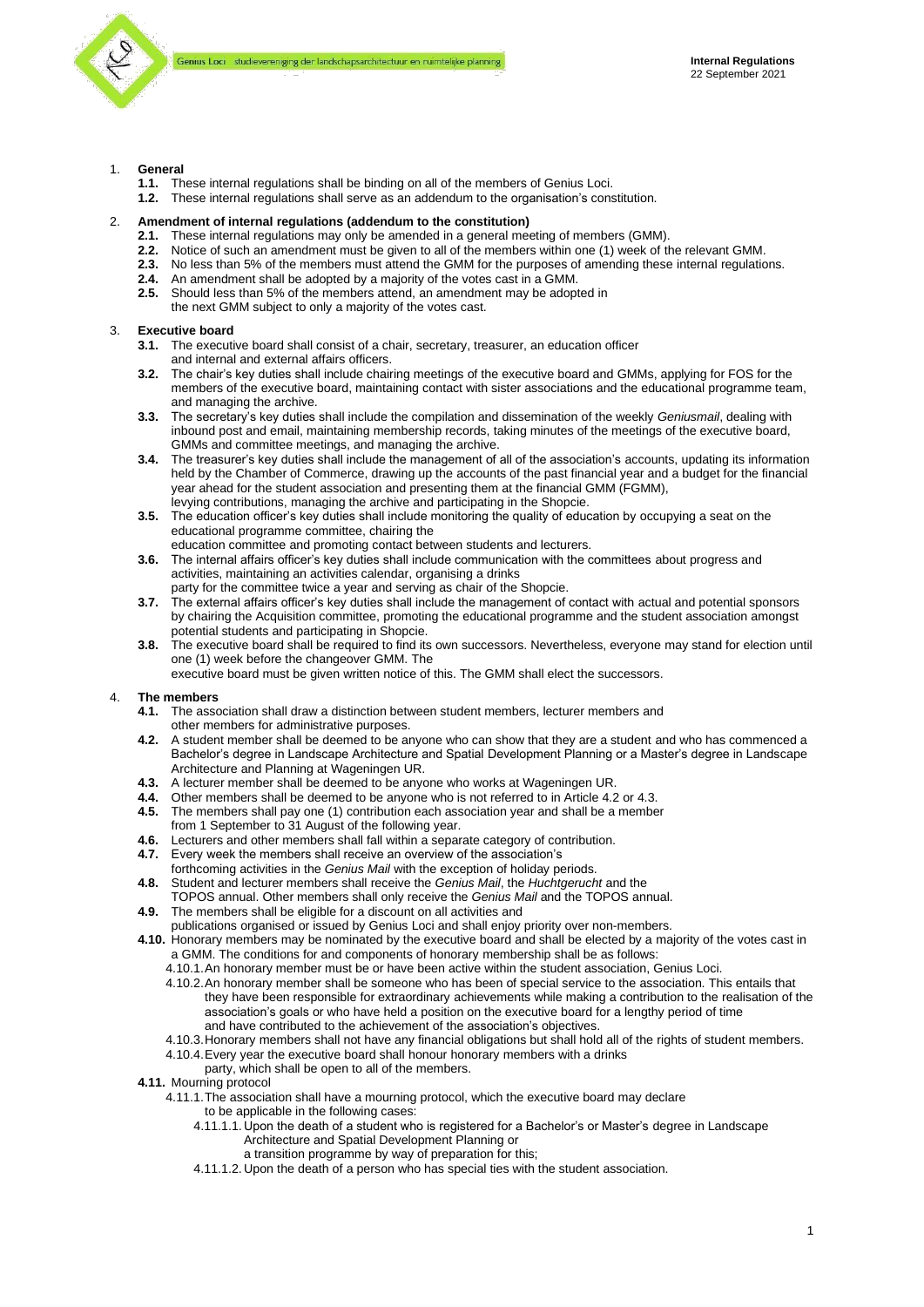#### Genius Loci studievereniging der landschapsarchitectuur en ruimtelijke planning



- 4.11.2.After giving notice of the death of a person referred to in Article 4.11.1 the executive board shall be required to hold a meeting to consider the action points mentioned in Articles 4.11.3 and 4.11.4 as soon as possible.
- 4.11.3.In a situation referred to in Article 4.11.1.1 mourning on the part of the association shall commence on the date of the relevant individual's death and shall continue until the date of their funeral. Where this does not apply, the executive board shall decide. The external characteristics of the association's mourning in such a situation shall be as follows:
	- 4.11.3.1. The executive board shall send condolences;
	- 4.11.3.2. The executive board shall attend the funeral where possible, provided that
		- the deceased's survivors prefer this;
	- 4.11.3.3. The executive board shall contact the relevant study adviser. Where required, a representative of the student association shall help the study adviser to take further action;
	- 4.11.3.4. Where possible the student association's activities shall be cancelled after 6 pm;
	- 4.11.3.5.A moment of silence shall be held during any activities of the association which may continue.
- 4.11.4.The executive board shall send condolences in a situation referred to in Article 4.11.1.2. The executive board may also decide to proceed with the mourning procedure in accordance with Article 4.11.3.
- 4.11.5.Any contract between the association and another party in relation to a one-day event must contain a clause pertaining to the contract in the event that the association is in mourning.
- 4.11.6.The organiser of a multiple day event may opt for insurance or a clause in the relevant contract in relation to mourning on the part of the association.

#### 5. **General meetings of members**

- **5.1.** A notice of meeting for a GMM must be sent to the members two (2) weeks in advance.
- **5.2.** Where possible, the GMM shall be notified in advance of the candidates for the executive board.
- **5.3.** Members may submit items for the agenda of a GMM to the chair.
- **5.4.** In principle, all of the members of the executive board shall be in attendance.
- **5.5.** The minutes shall be published on the website and secured with a password as soon as possible after the relevant meeting.
- **5.6.** GMMs shall be held no less than three (3) times a year, one of which shall serve as an FGMM.
- 
- **5.7.** No less than one (1) member of each committee must attend a GMM to render account to the latter.<br>**5.8.** In the event that a committee fails to comply with Article 5.7, it shall be required to present a bottle o **5.8.** In the event that a committee fails to comply with Article 5.7, it shall be required to present a bottle of Berenburg to the following GMM.

#### 6. **Committees: general**

- **6.1.** The members of the committee shall be required to be members of Genius Loci.<br>**6.2.** When drawing up and signing a contract a committee shall have a duty to arrange
- **6.2.** When drawing up and signing a contract, a committee shall have a duty to arrange for the executive board to approve it.
- **6.3.** In the event of a failure to comply with Article 6.2, the members of the relevant committees shall themselves be responsible and liable for any harm and/or loss.
- **6.4.** A committee shall consist of no less than a chair, secretary and treasurer. One (1) person may assume multiple duties in this respect.
- **6.5.** A committee may only be established or dissolved with the GMM's consent.
- **6.6.** The committees shall be required to keep the executive board informed of their membership by means of updated lists of their members.
- **6.7.** The committees shall themselves be responsible for their membership. The internal affairs officer may be asked to render assistance.
- **6.8.** The committees shall have a duty to maintain a schedule of their activities which describes the steps that they have taken, their finances, their outcomes and any improvements for the future. The internal affairs officer shall receive a copy of it for the archive.
- **6.9.** Every year a committee shall punctually present the executive board and the FGMM with accounts and a budget for them to approve. The treasurer of the relevant committee shall be responsible for this.
- **6.10.** Each committee's treasurer shall enter into a contract with the association for the purposes of borrowing funds which will be placed at the committee's disposal and for the purposes of obtaining the executive board's consent to collect monies from the participants in its activities for the purposes of covering the relevant committee's expenses.
- **6.11.** Activities must be disclosed to the members, amongst other things, through *Geniusmail*, the internet and the noticeboard.
- **6.12.** The committee shall be required to use the logo and sponsors' names in their written promotional materials and correspondence. The external affairs officer shall provide a package containing the logos and advertisements which the committees are required to use in their correspondence.
- **6.13.** Correspondence must be prepared in both Dutch and English, unless it gives notice of an activity for which only Dutch is the official language.
- **6.14.** A claim may be submitted for any expenses which are incurred for the purposes of organising activities for Genius Loci. The executive board shall determine whether a claim is to be honoured or not.
- **6.15.** A committee may ask the external affairs officer and the Acquisition committee to provide support for the purposes of securing sponsors.
- **6.16.** A committee shall be required to invite all of the members of the executive board to attend any activity which it organises.

### 7. **Committees: specific**

- **7.1. Almanakcie:**
	- 7.1.1. Shall arrange the publication of an almanac once every two and a half (2.5) years; 7.1.2. Shall a arrange an anniversary almanac in the case of an anniversary.

#### **7.2. aXie:**

- 7.2.1. Shall organise all sorts of relaxing activities;
- 7.2.2. Shall organise the annual barbecue and St. Nicholas drinks party;
- 7.2.3. Shall organise a minimum of one (1) activity every period.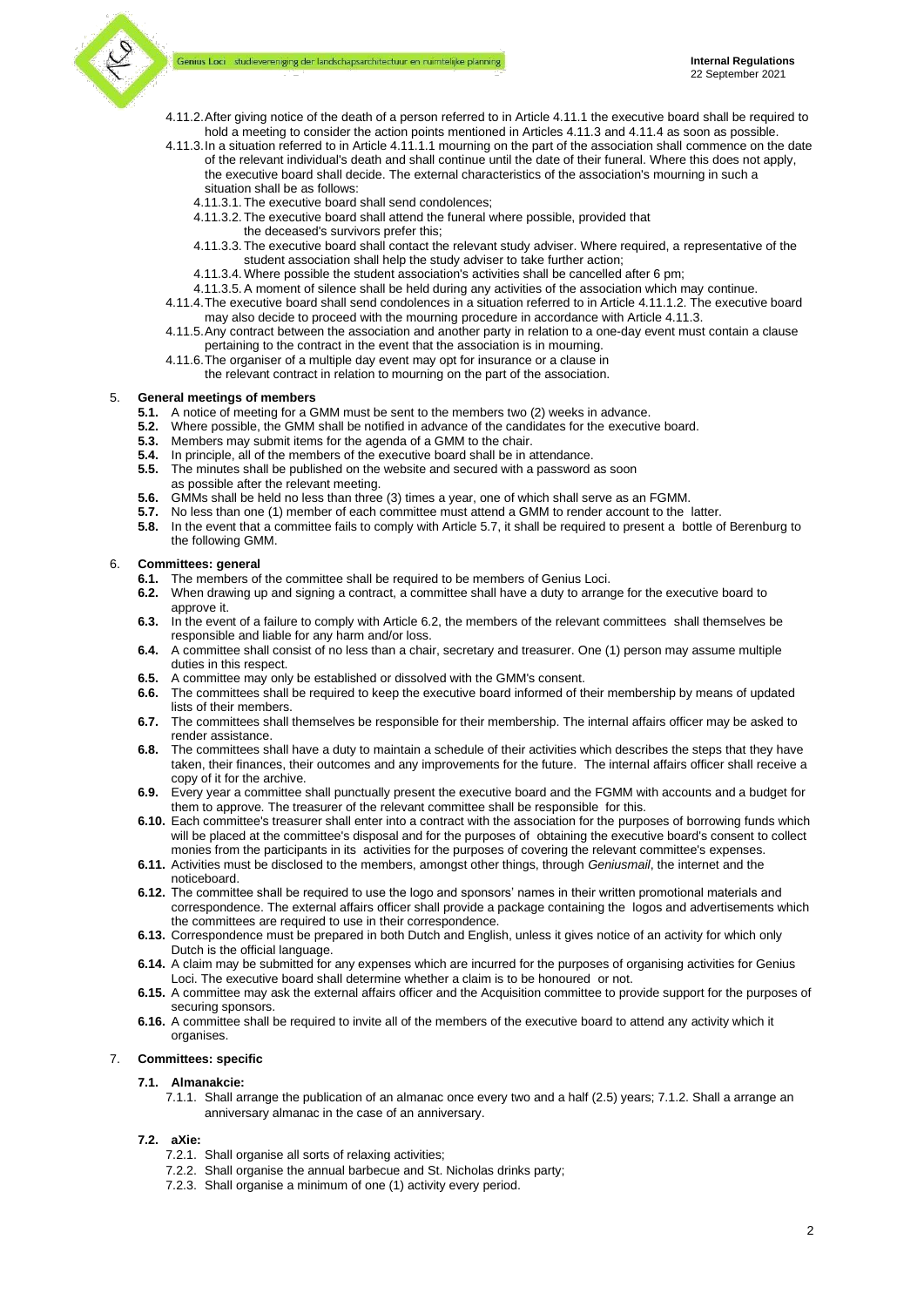# **7.3. Barcie:**

- 7.3.1. Shall arrange the drinks parties of Genius Loci;
- 7.3.2. Shall ensure that there is sufficient Berenburg at the drinks party;
- 7.3.3. Shall not be responsible for any loss or damage which occurs to any person or property during a drinks party. Following their departure from the room in which the drinks party occurs, the person in question shall be personally responsible for any loss or damage;
- 7.3.4. Where requested, shall arrange drinks parties for the staff related of the chair groups, Landscape Architecture, Land Use Planning and Cultural Geography.
- 7.3.5. Shall help aXie to organise an annual barbecue.

# **7.4. Buite***lHucht***:**

7.4.1. Shall organise study-related excursions, talks and other activities for the purposes of providing information to all of the members, in respect to which the industry shall play a major role.

# **7.5. Buitex:**

7.5.1. Shall organise a foreign trip with a study-related programme every year.

# **7.6. Digicie:**

- 7.6.1. Shall maintain and be responsible for the association's website and social media accounts;
- 7.6.2. Shall serve as the curator of the photograph archive.

# **7.7. FYC:**

- 7.7.1. Stands for First Years Committee;
- 7.7.2. Shall consist of members who are first-year Bachelor's student members;
- 7.7.3. Shall organise activities for students in the same year;
- 7.7.4. Shall organise a ''connecting'' weekend for new first-year students during the second year.

# **7.8. Galacie:**

7.8.1. Shall organise a gala for the members no less than once every two and a half (2.5) years; 7.8.2. Shall organise an anniversary gala in the case of an anniversary.

# **7.9. Hydratacie:**

7.9.1. Shall hydrate the members by means of coffee, tea and lemonade.

# **7.10. KasCo:**

- 7.10.1.Shall consist of the former treasurer and another former member of the executive board who was appointed two (2) years before the current executive board.
- 7.10.2.The members of KasCo may not serve as the treasurer or committee treasurer while they are members and for one (1) year thereafter.
- 7.10.3.Shall monitor the treasurer's performance by checking the accounts for the current financial year and the budget for the new one before they are presented to the FGMM.

# **7.11. Lucie:**

7.11.1.Shall arrange the celebration of the organisation's anniversary once every five (5) years; 7.11.2. Shall ask the internal affairs officer to organise commission meetings with all of the committees, so as to adopt a comprehensive approach.

# **7.12. Master's committee:**

- 7.12.1.Shall consist primarily of Master's students;
- 7.12.2.Shall organise activities to facilitate the integration of foreign and domestic Master's students.

# **7.13. NGPS:**

- 7.13.1.Shall be part of the national committee which organises the National Geographic and Planning Symposium;
- 7.13.2.Shall seek to encourage the integration of those applied and other universities which have an affinity with spatial planning and to serve as a platform for consultation between those students with the same affinity and labour market.

## **7.14. Education committee:**

- 7.14.1.Shall support the education officer by conducting professional valuations at the request of the educational programme committee and by flagging educational problems;
- 7.14.2.Shall organise the annual 'Vak van de Hucht' award;
- 7.14.3.Shall organise an educational debate and education-related meetings;
- 7.14.4.Shall help the association organise informational activities, such as orientation and open days, and a career event at the request of the educational team or the external affairs officer.

# **7.15. Parents day committee:**

7.15.1.Shall organise a Parents' Day for second-year Bachelor's students and their parents.

### **7.16. Persco:**

7.16.1.Shall be responsible for the association's journal, *Het Huchtgerucht*. It shall be published five (5) times a year; 7.16.2.Shall be responsible for the *Huchtitem* every year.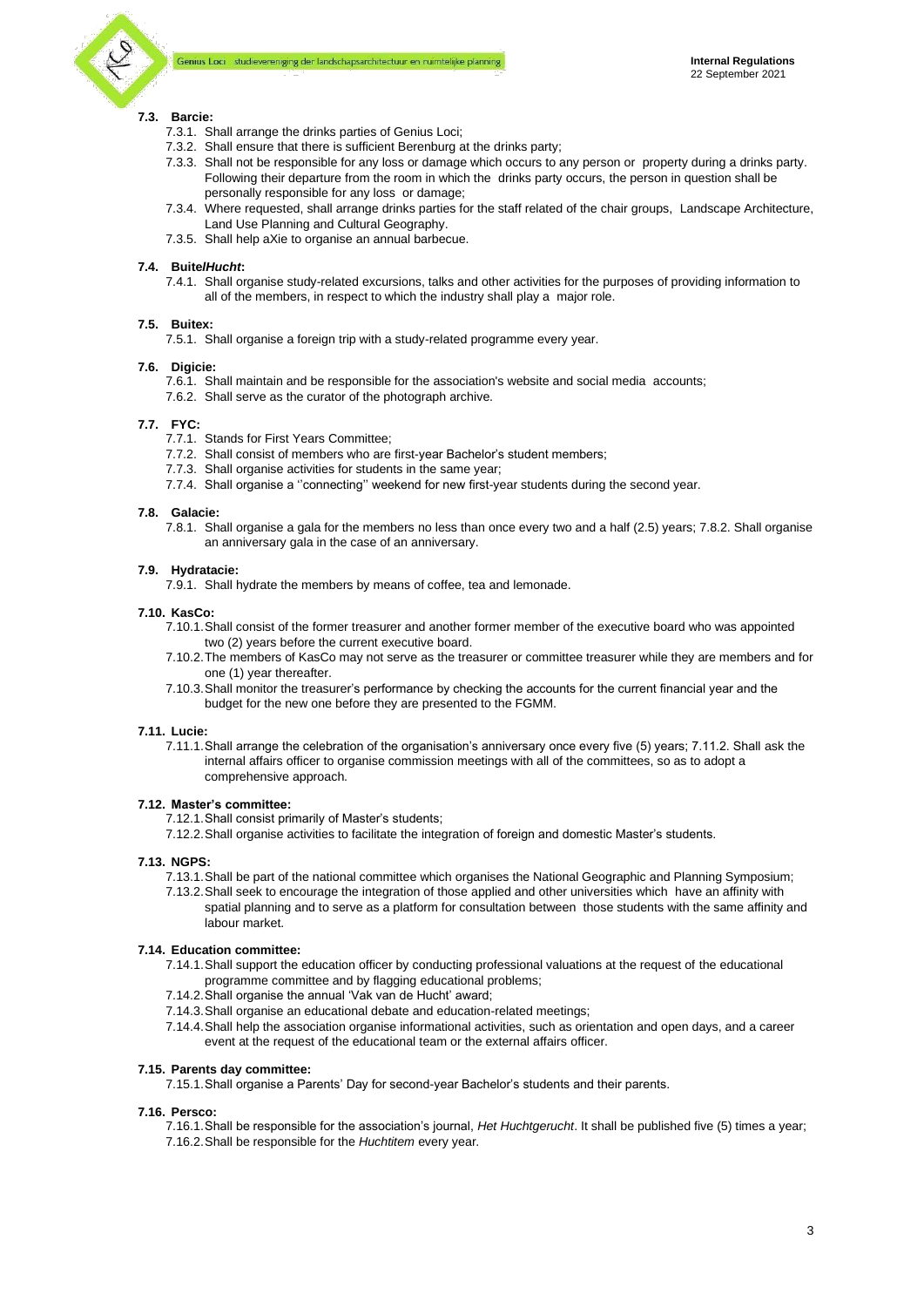

## **7.17. The Genius Council:**

- 7.17.1.Shall consist of all former members of the executive board and shall advise the current executive board and the GMM in relation to their decision-making;
- 7.17.2.May help the executive board perform its duties if requested;
- 7.17.3.Shall have access to all of the association's documents in order to present sound advice in the association's interest.
- 7.17.4.The Appeals Board:
	- 7.17.4.1.Shall nominate two (2) of its own members who were members of the second executive board before the current one;
	- 7.17.4.2.Shall rule on any dispute arising in response to a decision or any action taken by the executive board.
	- 7.17.4.3.An application to have a dispute dealt with must be submitted to the executive board in writing.
	- 7.17.4.4. The Appeals Board shall hand down a ruling, which shall be binding, by no later than four (4) weeks after such application has been submitted. Nevertheless, the GMM may declare that such a ruling is invalid.

#### **7.18. Shopcie:**

- 7.18.1.Shall sell drawing materials in the Genius shop to members in the Genius room;
- 7.18.2.Shall provide a drawing kit to the second-year members in return for payment every academic year before the first design studio is held for the Bachelor's major, Landscape Architecture;
- 7.18.3. Shall organise two (2) points in time during each academic year for the purposes of ordering drawing materials and related items through the association's website.

## **7.19. Acquisition committee:**

7.19.1.Shall help the external affairs officer maintain contact with the organisation's current sponsors, establish contact with potential new sponsors and to update sponsorship packages.

### **7.20. TOPOS:**

- 7.20.1.Maintains the TOPOS website;
- 7.20.2.Shall be responsible for publishing the TOPOS yearbook. The conditions subject to which TOPOS has been admitted to Genius Loci are set out in the 'Overeenkomst Genius Loci, TOPOS en Leerstoelgroepen' [Genius Loci, TOPOS and Chair Groups Agreement], which has been appended to these internal regulations in the form of an annex;
- 7.20.3.Shall also have access to the Genius room outside access times. Upon presentation of their WUR card, the committee members may secure the loan of a key to the Genius room from the Forum reception desk.

#### **7.21. W.C.-B.R**.**I.L.:**

- 7.21.1.Stands for 'Weekend Commissie ter Bevordering van de Relatie en Integratie van de Leden' [Weekend Committee for the Promotion of Relations with and the Integration of the Members];
- 7.21.2.Organises an annual association weekend for the members.

#### **7.22. Genius Loski**

- 7.22.1.Shall organise a foreign skiing trip every year.
- 7.22.2.Shall announce this trip during a fitting announcement drink.

## 8. **Association rooms:**

- **8.1.** The association's own room, the Genius room, is a room in Forum, the Wageningen UR building.
- **8.2.** During opening hours, the Genius room shall be at the disposal of the executive board and the committees for meetings and consultations.
- **8.3.** The Genius room shall be open for all of the members during opening hours.
- **8.4.** The members of the executive board shall hold a key to the Genius room.
- **8.5.** The Genius room must be left tidy after it has been used.
- **8.6.** A locked archive cabinet in which the executive board and the committees may store their records shall be held in the archive room in the Forum basement. An open archive cabinet in the room shall be available to the executive board and the members of the committees.
- **8.7.** The locked archive cabinet shall only be accessible to the executive board.

#### 9. **Graduates**

**9.1.** When a member graduates from Wageningen UR, at least one (1) member of the executive board shall be present at the time to congratulate them.

#### 10. **Donors:**

- **10.1.** Shall be deemed to be any parties that support the association in the form of a sum in excess of the stipulated contribution payable by non-student members;
- **10.2.** Shall have the same rights as non-student members.

## 11. **Sponsors:**

**11.1.** Provide Genius Loci with financial support and/or services in kind for specific activities and/or for general purposes as stipulated in the agreement with the relevant sponsor.

#### 12. **Financial**

**12.1.** Following the dissolution of the association, any credit balance shall be apportioned in its entirety to anyone who was a member at the time of its dissolution